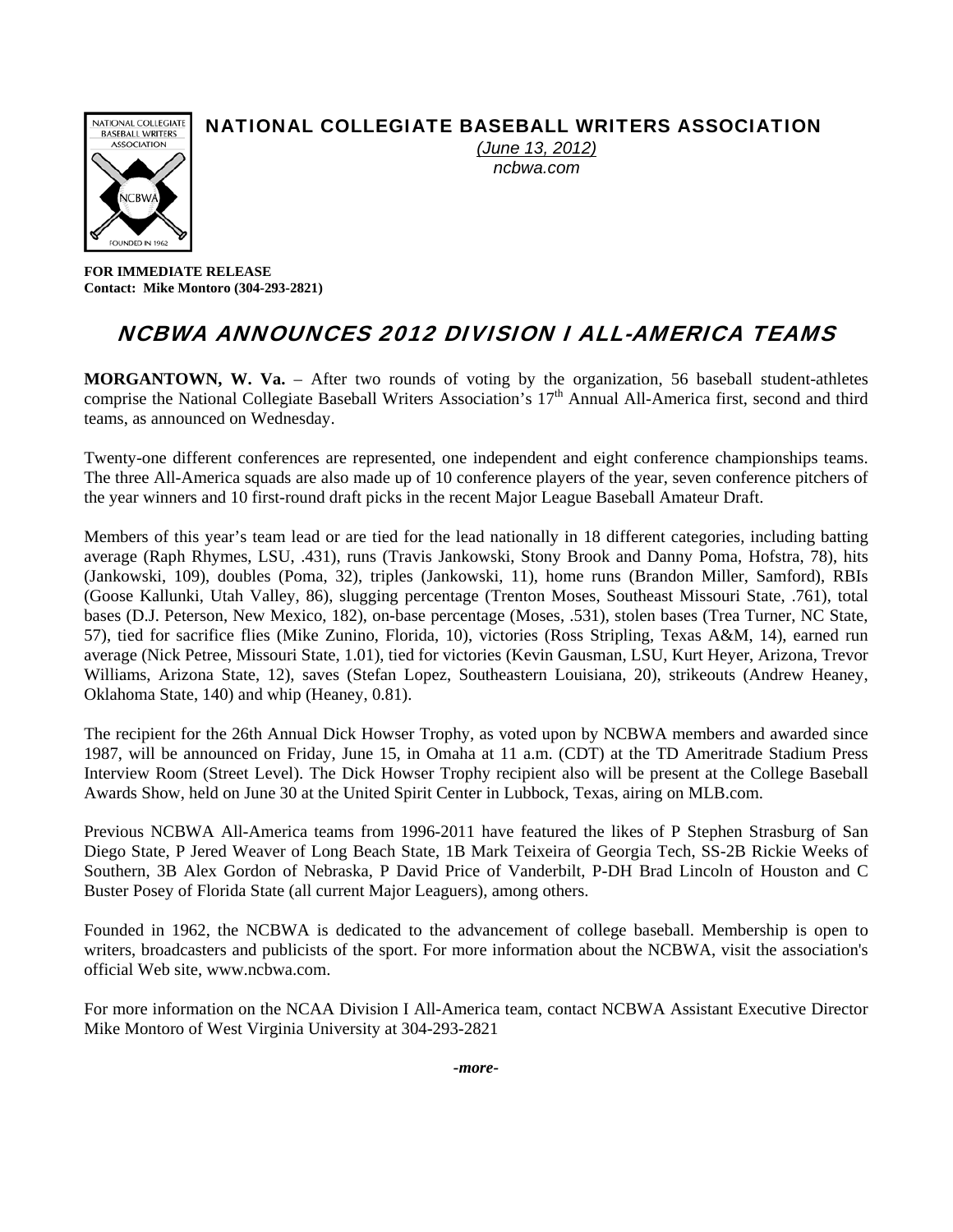## 2012 NCBWA Division I All-America Team

#### **FIRST TEAM** *(Statistics Through June 11)*

|         | Pos. Name, School, Class                                                                    | Ava. | G  | AB  | R  | н   | 2B 3B HR      | <b>RBIS</b> | BB | SO | <b>SB/SBA</b> |
|---------|---------------------------------------------------------------------------------------------|------|----|-----|----|-----|---------------|-------------|----|----|---------------|
|         | Mike Zunino, Florida, Jr.                                                                   | .322 | 64 | 239 | 53 | 77  | 28-0-19       | 64          | 28 | 46 | 9/10          |
| $^*$ 1B | Goose Kallunki, Utah Valley, Sr.                                                            | .419 | 58 | 229 | 61 | 96  | $16 - 1 - 18$ | 86          | 27 | 29 | 1/2           |
| 2B      | Alex Yarbrough, Ole Miss, Jr.                                                               | .380 | 62 | 250 | 43 | 95  | $17 - 3 - 3$  | 43          | 22 | 24 | 4/4           |
|         | *3B D.J. Peterson, New Mexico, So.                                                          | .419 | 61 | 248 | 57 | 104 | $21 - 3 - 17$ | 78          | 33 | 29 | 1/2           |
|         | *SS Richie Rodriguez, Eastern Kentucky, Sr.                                                 | 377  | 54 | 212 | 59 | 80  | $18-3-14$     | 46          | 33 | 13 | 12/15         |
|         | *OF Raph Rhymes, LSU, Jr.                                                                   | .431 | 61 | 232 | 44 | 100 | $11 - 0 - 4$  | 53          | 22 | 13 | 2/6           |
|         | *OF James Ramsey, Florida State, Sr.                                                        | .382 | 63 | 217 | 76 | 83  | $12 - 6 - 13$ | 57          | 60 | 39 | 11/15         |
|         | *OF Danny Poma, Hofstra, Sr.                                                                | .430 | 56 | 237 | 78 | 102 | $32 - 0 - 7$  | 48          | 22 | 16 | 29/38         |
|         | *OF Travis Jankowski, Stony Brook, Jr.                                                      | .422 | 64 | 258 | 78 | 109 | $18-11-5$     | 46          | 24 | 21 | 36/42         |
| DH      | Daniel Kassouf, Appalachian State, Sr.                                                      | .339 | 59 | 233 | 51 | 79  | $16 - 1 - 17$ | 66          | 23 | 39 | 0/0           |
| UT      | Brian Johnson, Florida, Jr. .                                                               | .314 | 54 | 194 | 24 | 61  | $13-0-6$      | 41          | 11 | 32 | 0/1           |
|         | 8-4, 3.56 ERA, 16 App, 16 GS, 0 SV, 1 CG, 86.0 IP, 79H, 37R, 34ER, 15BB, 68K, .242 opp avg. |      |    |     |    |     |               |             |    |    |               |

|     | Pos. Name School                                       | W-L  | ERA  | <b>APP</b> |               |              | GS CG SHO SV |          | - IP  | H. | R  | ER   | BB | SO. | B/Ava. |
|-----|--------------------------------------------------------|------|------|------------|---------------|--------------|--------------|----------|-------|----|----|------|----|-----|--------|
|     | <sup>^</sup> SP Carlos Rodon, NC State, Fr.            | 9-0  | 1.57 |            | 16            |              | 0/2          | $\Omega$ | 114.2 |    | 29 | -20  | 41 | 135 | .176   |
|     | <sup>^</sup> SP Andrew Heaney, Oklahoma St., Jr.       | 8-2  | 1.60 | 15         | 15            | <sub>b</sub> | 3/1          | $\Omega$ | 118.1 | 74 | 23 | -21  | 22 | 140 | .180   |
|     | <sup>^</sup> SP Nick Petree, Missouri State, So.       | 10-4 |      | 16         | 16            |              | 1/6          | $\Omega$ | 15.1  | 85 | 22 | -13  | 36 | 114 | .203   |
|     | <sup>^</sup> SP Chris Stratton, Mississippi State, Jr. | 11-2 | 2.38 |            |               |              | 1/2          |          | 109.2 | 84 | 33 | - 29 | 25 | 127 | .211   |
|     | SP Mark Appel, Stanford, Jr.                           | 10-2 | 2.56 | 16         | 16            | b            |              | $\Omega$ | 123.0 | 97 | 39 | - 35 | 30 | 130 | .213   |
|     | RP Stefan Lopez, SE Louisiana, Jr.                     | 2-1  | 0.61 | 28         |               |              |              | 20.      | 29.1  | 19 | 5  |      | 5  | 42  | .179   |
| RP. | Michael Morin, North Carolina, Jr.                     | 6-4  | 1.40 | 38         | $\mathcal{L}$ |              | דוח          | 19       | 58.0  | 38 | 10 | q    | 19 | 55  | .191   |
|     | RP Robert Benincasa, Florida State, Jr.                | 4-1  | 1 25 | 30         |               |              | 0/4          | 15       | 56.0  | 22 |    | h    | h  | 51  | .169   |

#### **SECOND TEAM Pos. Name, School, Class Avg. G AB R H 2B-3B-HR RBIS BB SO SB/SBA**<br>
\*C Josh Ludy, Baylor, Sr. 362 63 232 41 84 15-0-16 71 32 41 1/1 \*C Josh Ludy, Baylor, Sr. .362 63 232 41 84 15-0-16 71 32 41 1/1 1B Jayce Boyd, Florida State, Jr. . . . . 389 62 239 44 93 21-0-4 59 36 23 8/9<br>2B Michael Felton, Campbell, Jr. . . . . . 424 59 243 52 103 12-3-1 45 20 23 11/14 2B Michael Felton, Campbell, Jr. .424 59 243 52 103 12-3-1 45 20 23 11/14 \*3B Trenton Moses, SE Missouri St., Sr. .395 54 177 44 70 14-1-11 53 28 22 4/5 SS Joel Hutter, Dallas Baptist, Sr. . .338 60 234 45 79 16-1-11 72 22<br>OF Tyler Naquin, Texas A&M, Jr. . .380 61 242 56 92 18-6-3 49 25 OF Tyler Naquin, Texas A&M, Jr. . . . . 380 61 242 56 92 18-6-3 49 25 37 21/26<br>OF Michael Conforto, Oregon State, Fr. . . 349 58 218 45 76 14-1-13 76 24 37 1/2 OF Michael Conforto, Oregon State, Fr. .349 58 218 45 76 14-1-13 76 24 37 1/2 OF Brandon Miller, Samford, Sr. . ... ... 301 63 246 58 74 17-0-23 65 37 52 1/4<br>DH Nick Backlund, Mercer, So. . ... ... ... 381 59 223 51 85 16-0-16 58 33 37 3/4 DH Nick Backlund, Mercer, So. ^UT Marco Gonzales, Gonzaga, So. .325 43 151 23 49 10-0-2 29 11 21 0/0 8-2, 1.55 ERA, 12 App, 12 GS, 3CG, 1/2 SHO, 0 SV, 92.2IP, 63H, 18R, 16ER, 23BB, 92K

|     | Pos. Name School                        | W-L  | ERA  | <b>APP</b> |    | GS CG SHO SV |    | - IP  | H   | R  | ER | ВB | S0  | B/Ava. |
|-----|-----------------------------------------|------|------|------------|----|--------------|----|-------|-----|----|----|----|-----|--------|
| SP. | Kevin Gausman, LSU, So.                 | 12-2 |      | 18         |    | 0/2          |    | 123.2 | 106 | 42 | 38 | 28 | 135 | .229   |
|     | <sup>^</sup> SP Chris Rowley, Army, Jr. | 11-1 | 2.40 | 15         | 15 | 5/0          |    | 97.1  | 64  | 30 | 26 |    | 80  | .190   |
|     | SP Trevor Williams, Arizona St., So.    | 12-2 | 2.05 | 16         | 15 | 2/1          |    | 109.2 | 90  | 33 | 25 | 13 | 59  | .227   |
|     | SP Ross Stripling, Texas A&M, Sr.       | 10-4 | 3.08 | 16         | 16 | 0/1          |    | 125.5 | 105 | 46 | 43 | 19 | 120 | .229   |
|     | SP Kurt Heyer, Arizona, Jr.             | 12-2 | 2.28 |            |    | 1/0          | 0  | 138.0 | 136 | 50 | 35 | 22 | 102 | .257   |
|     | RP Jimmie Sherfy, Oregon, So.           | 5-3  | 2.20 | 36         |    | 0/0          | 19 | 61.1  | 36  | 18 | 15 | 34 | 93  | .172   |
|     | RP Michael Wagner, San Diego, So.       | 5-2  | 2.58 | 31         |    | 0/1          | 19 | 59.1  | 57  | 20 |    | 20 | 53  | .246   |
|     | RP Scott Griggs, UCLA, Jr.              |      | 2 70 | 35         |    | 0/2          | 15 | 36 2  |     |    |    |    | 64  | .172   |

*-more-*